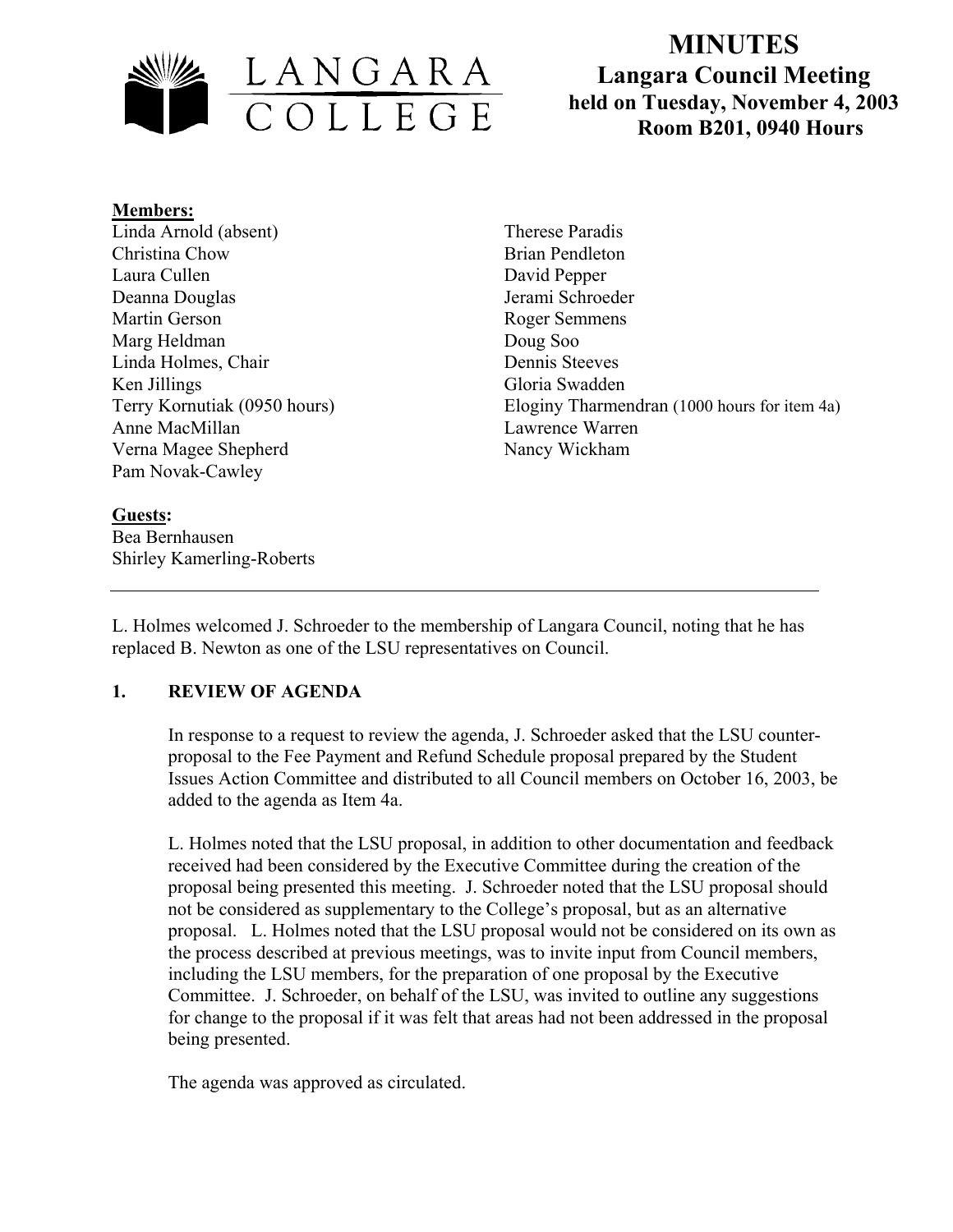#### **2. REVIEW OF MINUTES AND BUSINESS ARISING**

#### **a. Draft Minutes of the Meeting held Tuesday, October 7, 2003**

It was moved by R. Semmens; seconded by D. Steeves **THAT the minutes of the Langara Council meeting held on October 7, 2003, be approved.** 

 **Carried.** 

# **3. CURRICULUM ITEMS**

## **a. Education Council Meeting held September 16, 2003**

P. Novak-Cawley referenced the summary of the Education Council meeting held September 16, 2003 as attached to the agenda, noting there were no items with financial implications.

R. Semmens noted one typographical error – B(ii) should read "Three new elective**s** for the Latin American Studies Diploma and Associate Degree added."

The report was received for information.

## **4. ACTION ITEMS**

## **a. Fee Payment and Refund Proposal**

V. Magee Shepherd introduced the draft Fee Payment and Refund Schedule proposal and described the proposed changes from the previous draft document (dated September 16, 2003) as noted in the draft dated October 29, 2003. She also outlined the following changes that were not included in the draft (dated October 29, 2003):

- CCAP program students will not be required to pay the Commitment Fee due;
- The fee charged monthly in addition to the 1.8% on the outstanding balance will remain at \$10 each month;
- A Late Registration Fee will be charged beginning the  $7<sup>th</sup>$  day of the second month of each semester and applied to students who have no prior registration for the semester;
- 80% of tuition charges will be refunded to students who drop Section 50 and 60 courses prior to their fifth hour of class, which is consistent with fifth day for regular courses;
- "course section outline templates" have been re-named: "Section Information Summaries".

A lengthy discussion ensued regarding the proposal, with J. Schroeder noting concern that it will negatively impact students who cannot afford to pay tuition fees. J. Schroeder noted that it is the right of every student to attend Langara College, and the proposal infringes on that right because not all students have the means to pay tuition fees up-front. He also expressed concern that students will be dropped from classes because of non-payment.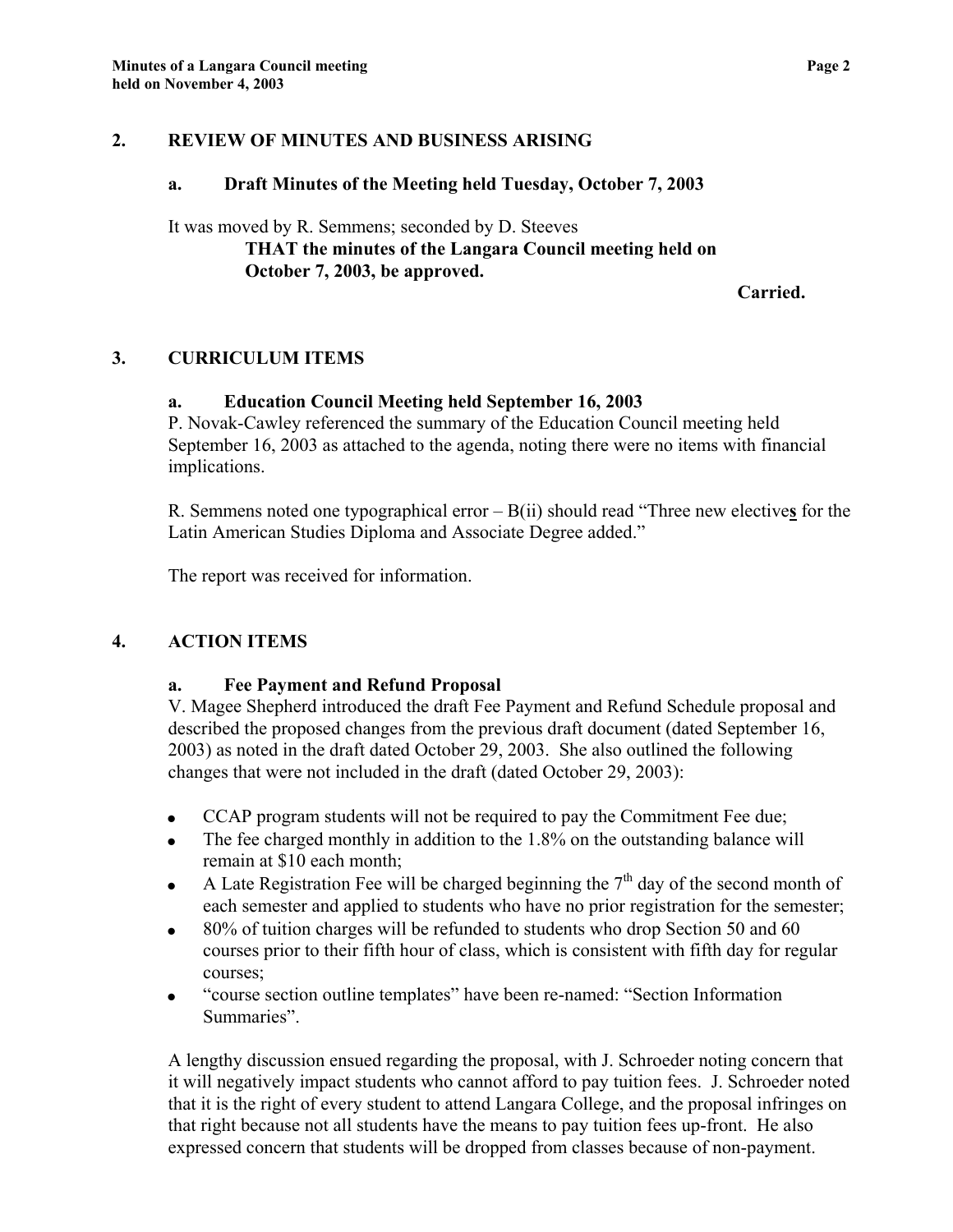In response, it was noted that the proposed Instalment Payment Plan will be available to all students meeting the established criteria and that the College has invited the LSU to provide input in order to establish guidelines for the plan. It was reiterated that Langara will be the only college with a payment plan, thus providing students with payment options. Furthermore, it was noted that the topics of universal education and the rights to education for students would be more appropriately addressed with the government.

It was moved by D. Douglas; seconded by C. Chow **THAT the proposed Fee Payment and Refund Schedule as presented, be approved.** 

> **Carried - 19 Opposed - 2**

It was moved by D. Douglas; seconded by C. Chow

**THAT the 80% refund proposal component of the plan be implemented for the upcoming registration period scheduled to begin November 24, 2003.** 

**Carried.** 

L. Holmes noted that the implementation of the proposal and its impact will be monitored closely.

#### **b. Draft Policy F1002 – "Concerns About Instruction" and Draft Policy B1204 – "Code of Conduct"**

 L. Holmes suggested that, for the purposes of discussion, the order of the two draft policies be reversed.

## Draft Policy B1204 – "Code of Conduct"

L. Holmes introduced draft policy "Code of Conduct" and noted that once approved, it will replace five existing policies that define unacceptable behaviour and the procedures for dealing with such behaviour.

In presenting the draft policy, L. Holmes noted that item 8.9 should be changed to include contact with the appropriate College Executive member rather than the departmental administrator to ensure that the proper procedure, policy, and Collective Agreement if applicable, are implemented from the outset.

With respect to complaints about College employees or members of the public, it was noted that the Director of Human Resources will provide consultation to the appropriate College Executive member to ensure that any action taken is congruent with existing Collective Agreements.

It was agreed that the definition of Misconduct, under 2(a) should also include reference to behaviour that prevents College employees from performing their work.

It was moved by M. Gerson; seconded by D. Pepper **THAT Policy B1204 – Code of Conduct be approved.**